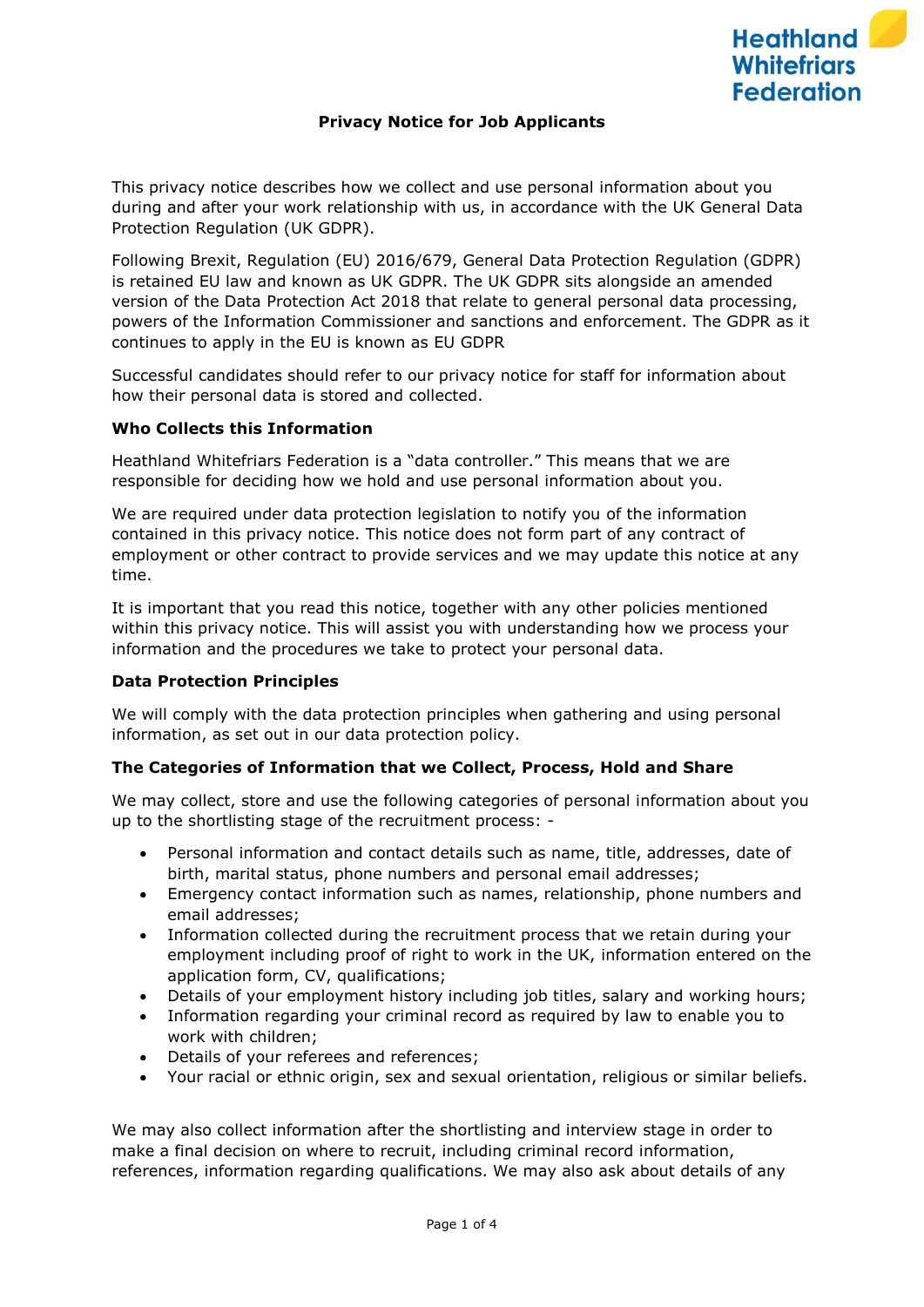

conduct, grievance or performance issues, appraisals, time and attendance from references provided by you.

## **How we Collect this Information**

We may collect this information from you, your referees, your education provider, relevant professional bodies the Home Office and from the DBS.

### **How we use your Information**

We will only use your personal information when the law allows us to. Most commonly, we will use your information in the following circumstances: -

- Where we need to take steps to enter into a contract with you;
- Where we need to comply with a legal obligation (such as health and safety legislation, under statutory codes of practice and employment protection legislation);
- Where it is needed in the public interest or for official purposes;
- Where it is necessary for our legitimate interests (or those of a third party) and your interests, rights and freedoms do not override those interests.
- Where you have provided your consent for us to process your personal data.

Generally, the purpose of us collecting your data is to enable us to facilitate safe recruitment and determine suitability for the role. We also collect data in order to carry out equal opportunities monitoring and to ensure appropriate access arrangements are put in place if required.

If you fail to provide certain information when requested, we may not be able to take the steps to enter into a contract with you, or we may be prevented from complying with our legal obligations.

We will only use your personal information for the purposes for which we collected it, unless we reasonably consider that we need to use it for another reason and that reason is compatible with the original purpose.

# **How we use Particularly Sensitive Information**

Sensitive personal information (as defined under the UK GDPR as "special category data") require higher levels of protection and further justification for collecting, storing and using this type of personal information. We may process this data in the following circumstances: -

- In limited circumstances, with your explicit written consent;
- Where we need to carry out our legal obligations in line with our data protection policy;
- Where it is needed in the public interest, such as for equal opportunities monitoring;
- Where it is needed to assess your working capacity on health grounds, subject to appropriate confidentiality safeguards. Less commonly, we may process this type of information where it is needed in relation to legal claims or where it is necessary to protect your interests (or someone else's interests) and you are not capable of giving your consent.

#### **Criminal Convictions**

We may only use information relating to criminal convictions where the law allows us to do so. This will usually be where it is necessary to carry out our legal obligations. We will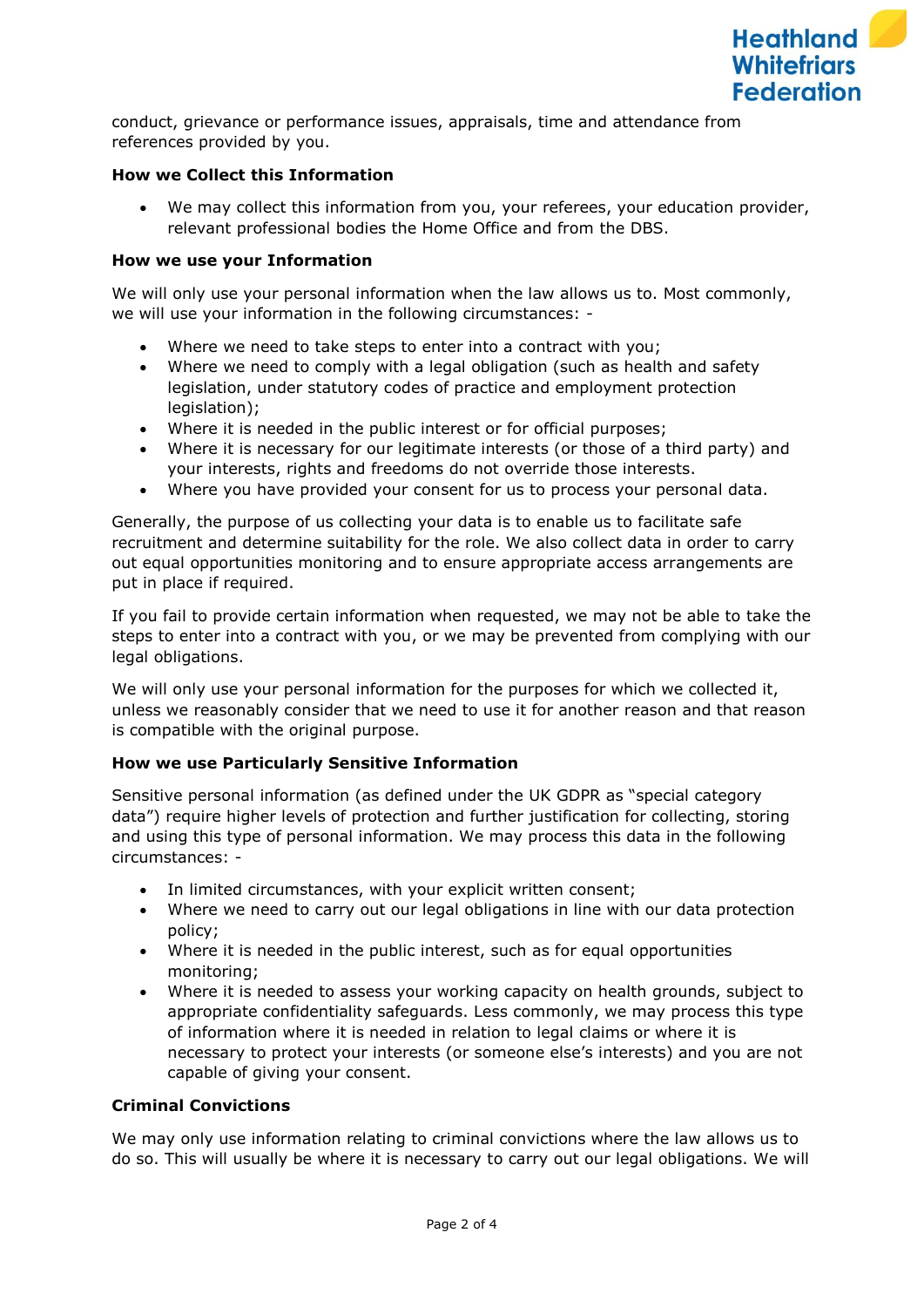

only collect information about criminal convictions if it is appropriate given the nature of the role and where we are legally able to do so.

Where appropriate we will collect information about criminal convictions as part of the recruitment process or we may be notified of such information directly by you in the course of working for us.

## **Sharing Data**

We may need to share your data with third parties, including third party service providers where required by law, where it is necessary to administer the working relationship with you or where we have another legitimate interest in doing so.

These include the following: -

- Academic or regulatory bodies to validate qualifications/experience (for example the teaching agency)
- Referees
- Other schools
- DBS
- Recruitment and supply agencies.
- our Trust in order to meet our legal obligations for sharing data with it
- other schools within the Federation.

We may also need to share some of the above categories of personal information with other parties, such as HR consultants and professional advisers. Usually information will be anonymised but this may not always be possible. The recipients of the information will be bound by confidentiality obligations. We may also be required to share some personal information with our regulators or as required to comply with the law.

#### **Retention Periods**

Except as otherwise permitted or required by applicable law or regulation, the School only retains personal data for as long as necessary to fulfil the purposes they collected it for, as required to satisfy any legal, accounting or reporting obligations, or as necessary to resolve disputes.

Once we have finished recruitment for the role you applied for, we will then store your information in accordance with our Retention Policy. This can be found on our website.

### **Security**

We have put in place measures to protect the security of your information (i.e. against it being accidentally lost, used or accessed in an unauthorised way). In addition, we limit access to your personal information to those employees, agents, contractors and other third parties who have a business need to know. Details of these measures are available from the head of Operations, the Head of HR or the Network Manager.

You can find further details of our security procedures within our Data Breach policy and our Information Security policy, which can be found on the Federation shared drive at F:\FederationStaff\Federation Policies.

#### **Your Rights of Access, Correction, Erasure and Restriction**

It is important that the personal information we hold about you is accurate and current. Please keep us informed if your personal information changes during your working relationship with us.